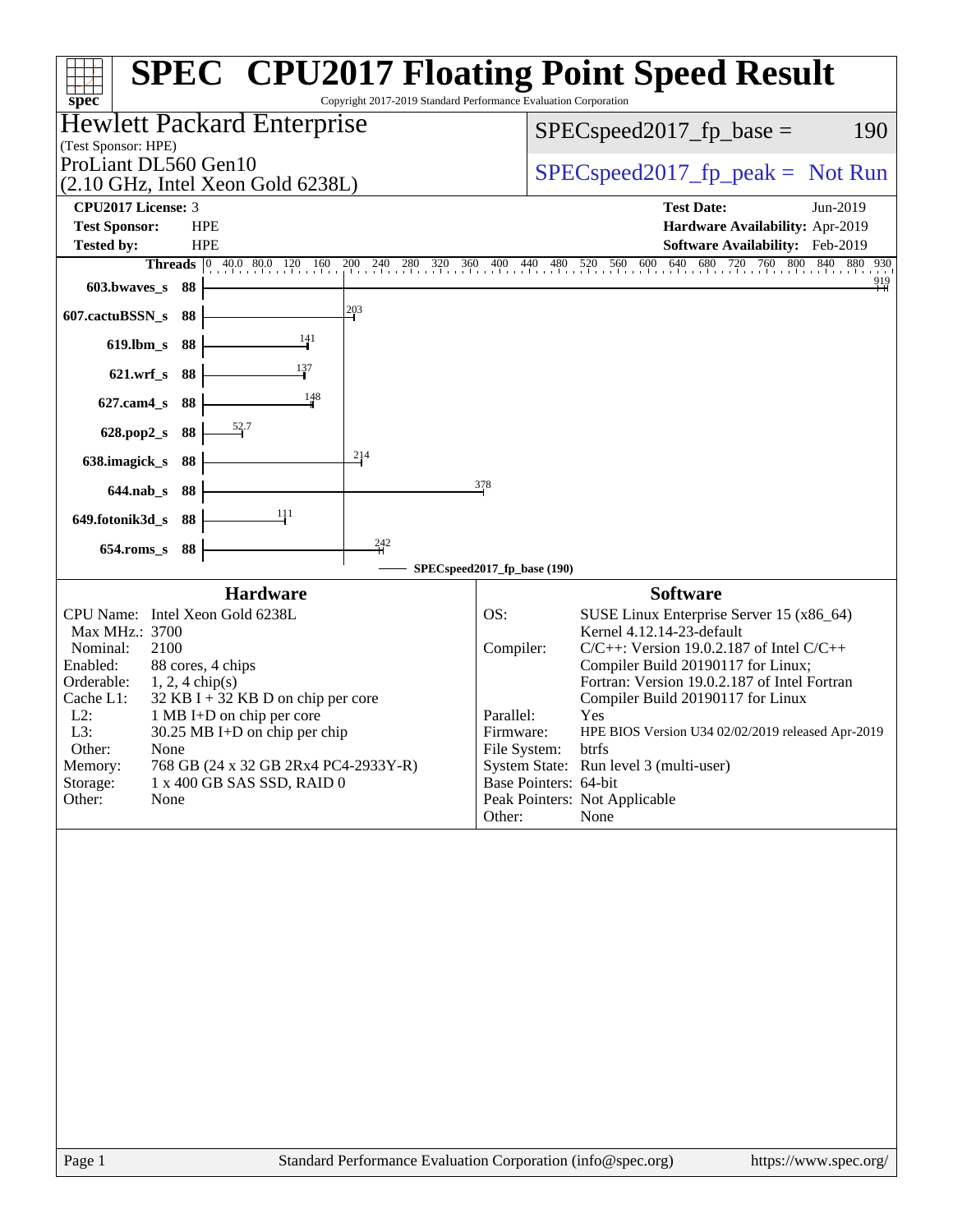Copyright 2017-2019 Standard Performance Evaluation Corporation

### Hewlett Packard Enterprise

#### (Test Sponsor: HPE)

(2.10 GHz, Intel Xeon Gold 6238L)

 $SPEC speed2017_fp\_base = 190$ 

### ProLiant DL560 Gen10  $SPEC speed2017$  fp\_peak = Not Run

**[spec](http://www.spec.org/)**

**[CPU2017 License:](http://www.spec.org/auto/cpu2017/Docs/result-fields.html#CPU2017License)** 3 **[Test Date:](http://www.spec.org/auto/cpu2017/Docs/result-fields.html#TestDate)** Jun-2019 **[Test Sponsor:](http://www.spec.org/auto/cpu2017/Docs/result-fields.html#TestSponsor)** HPE **[Hardware Availability:](http://www.spec.org/auto/cpu2017/Docs/result-fields.html#HardwareAvailability)** Apr-2019 **[Tested by:](http://www.spec.org/auto/cpu2017/Docs/result-fields.html#Testedby)** HPE **[Software Availability:](http://www.spec.org/auto/cpu2017/Docs/result-fields.html#SoftwareAvailability)** Feb-2019

#### **[Results Table](http://www.spec.org/auto/cpu2017/Docs/result-fields.html#ResultsTable)**

|                                    | <b>Base</b>                                   |                |           |                |            | <b>Peak</b>    |            |                |                |              |                |              |                |              |
|------------------------------------|-----------------------------------------------|----------------|-----------|----------------|------------|----------------|------------|----------------|----------------|--------------|----------------|--------------|----------------|--------------|
| <b>Benchmark</b>                   | <b>Threads</b>                                | <b>Seconds</b> | Ratio     | <b>Seconds</b> | Ratio      | <b>Seconds</b> | Ratio      | <b>Threads</b> | <b>Seconds</b> | <b>Ratio</b> | <b>Seconds</b> | <b>Ratio</b> | <b>Seconds</b> | <b>Ratio</b> |
| $603.bwaves$ s                     | 88                                            | 63.9           | 923       | 64.9           | 910        | 64.2           | <u>919</u> |                |                |              |                |              |                |              |
| 607.cactuBSSN s                    | 88                                            | 82.4           | 202       | 82.3           | 203        | 81.9           | 204        |                |                |              |                |              |                |              |
| $619.$ lbm_s                       | 88                                            | 37.6           | 139       | 37.1           | <u>141</u> | 36.9           | 142        |                |                |              |                |              |                |              |
| $621$ .wrf s                       | 88                                            | 96.8           | 137       | 96.5           | 137        | 97.5           | 136        |                |                |              |                |              |                |              |
| $627$ .cam $4 \text{ s}$           | 88                                            | 60.9           | 146       | 59.5           | 149        | 60.0           | 148        |                |                |              |                |              |                |              |
| $628.pop2_s$                       | 88                                            | 225            | 52.7      | 222            | 53.4       | 226            | 52.5       |                |                |              |                |              |                |              |
| 638.imagick_s                      | 88                                            | 67.6           | 213       | 67.3           | 214        | 67.5           | 214        |                |                |              |                |              |                |              |
| $644$ .nab s                       | 88                                            | 46.3           | 378       | 46.3           | 377        | 46.3           | 378        |                |                |              |                |              |                |              |
| 649.fotonik3d s                    | 88                                            | 83.1           | 110       | 81.8           | 111        | 82.5           | <u>111</u> |                |                |              |                |              |                |              |
| $654$ .roms_s                      | 88                                            | 65.0           | 242       | 64.9           | 243        | 66.5           | 237        |                |                |              |                |              |                |              |
| $SPEC speed2017_fp\_base =$<br>190 |                                               |                |           |                |            |                |            |                |                |              |                |              |                |              |
|                                    | $CDFCA_{\text{max}}$ $32017$ for $\text{max}$ |                | Mad Davis |                |            |                |            |                |                |              |                |              |                |              |

**[SPECspeed2017\\_fp\\_peak =](http://www.spec.org/auto/cpu2017/Docs/result-fields.html#SPECspeed2017fppeak) Not Run**

Results appear in the [order in which they were run.](http://www.spec.org/auto/cpu2017/Docs/result-fields.html#RunOrder) Bold underlined text [indicates a median measurement](http://www.spec.org/auto/cpu2017/Docs/result-fields.html#Median).

#### **[Operating System Notes](http://www.spec.org/auto/cpu2017/Docs/result-fields.html#OperatingSystemNotes)**

 Stack size set to unlimited using "ulimit -s unlimited" Transparent Huge Pages enabled by default Prior to runcpu invocation Filesystem page cache synced and cleared with: sync; echo 3> /proc/sys/vm/drop\_caches

#### **[General Notes](http://www.spec.org/auto/cpu2017/Docs/result-fields.html#GeneralNotes)**

Environment variables set by runcpu before the start of the run: KMP\_AFFINITY = "granularity=core,compact" LD\_LIBRARY\_PATH = "/home/cpu2017\_u2/lib/ia32:/home/cpu2017\_u2/lib/intel64" OMP\_STACKSIZE = "192M"

 Binaries compiled on a system with 1x Intel Core i9-7900X CPU + 32GB RAM memory using Redhat Enterprise Linux 7.5 NA: The test sponsor attests, as of date of publication, that CVE-2017-5754 (Meltdown) is mitigated in the system as tested and documented. Yes: The test sponsor attests, as of date of publication, that CVE-2017-5753 (Spectre variant 1) is mitigated in the system as tested and documented. Yes: The test sponsor attests, as of date of publication, that CVE-2017-5715 (Spectre variant 2) is mitigated in the system as tested and documented.

#### **[Platform Notes](http://www.spec.org/auto/cpu2017/Docs/result-fields.html#PlatformNotes)**

BIOS Configuration: Hyper-Threading set to Disabled Thermal Configuration set to Maximum Cooling

**(Continued on next page)**

Page 2 Standard Performance Evaluation Corporation [\(info@spec.org\)](mailto:info@spec.org) <https://www.spec.org/>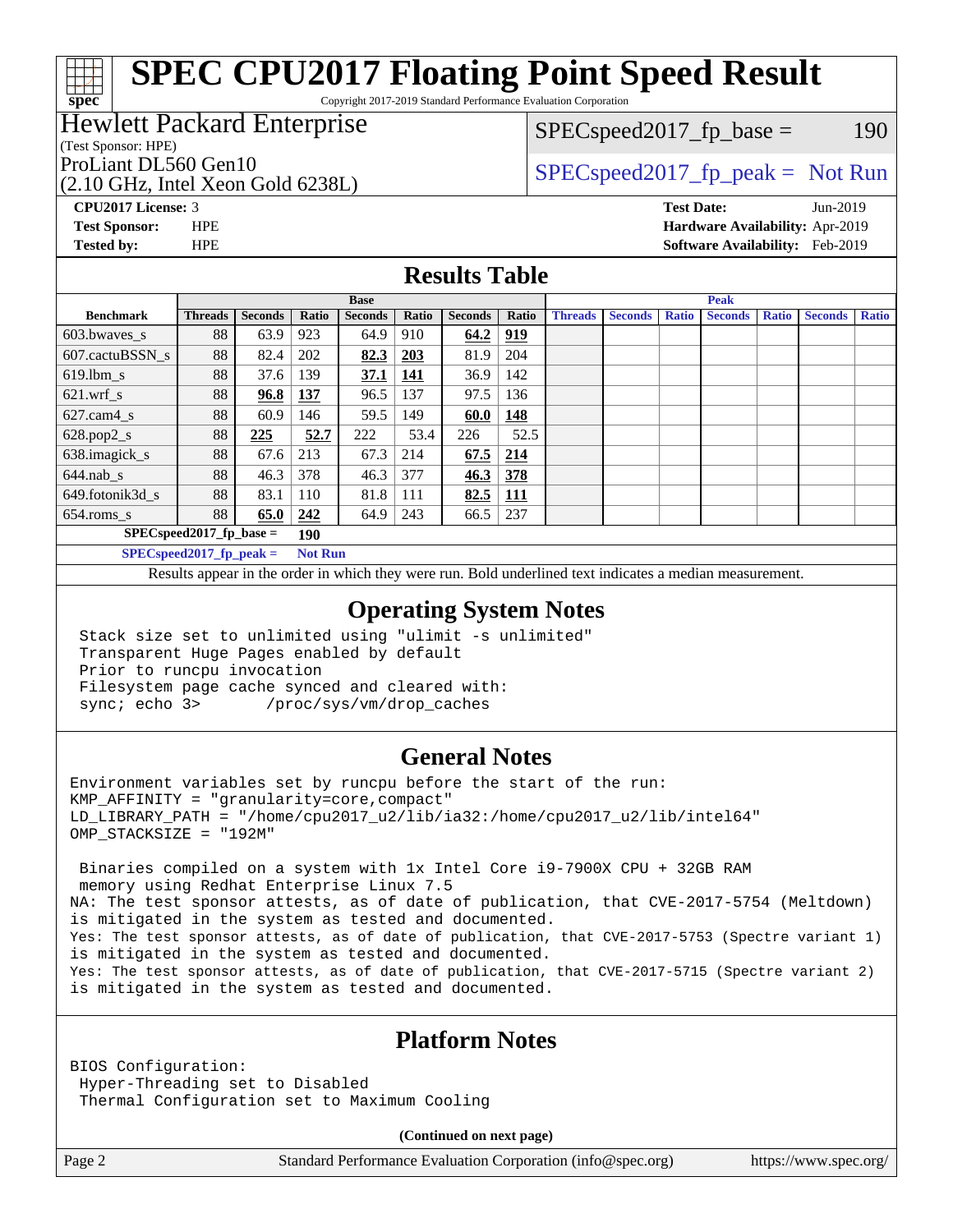Copyright 2017-2019 Standard Performance Evaluation Corporation

### Hewlett Packard Enterprise

 $SPEC speed2017_fp\_base = 190$ 

## (Test Sponsor: HPE)

(2.10 GHz, Intel Xeon Gold 6238L)

ProLiant DL560 Gen10  $SPEC speed2017$  [p\_peak = Not Run

**[spec](http://www.spec.org/)**

**[CPU2017 License:](http://www.spec.org/auto/cpu2017/Docs/result-fields.html#CPU2017License)** 3 **[Test Date:](http://www.spec.org/auto/cpu2017/Docs/result-fields.html#TestDate)** Jun-2019 **[Test Sponsor:](http://www.spec.org/auto/cpu2017/Docs/result-fields.html#TestSponsor)** HPE **[Hardware Availability:](http://www.spec.org/auto/cpu2017/Docs/result-fields.html#HardwareAvailability)** Apr-2019 **[Tested by:](http://www.spec.org/auto/cpu2017/Docs/result-fields.html#Testedby)** HPE **[Software Availability:](http://www.spec.org/auto/cpu2017/Docs/result-fields.html#SoftwareAvailability)** Feb-2019

#### **[Platform Notes \(Continued\)](http://www.spec.org/auto/cpu2017/Docs/result-fields.html#PlatformNotes)**

Page 3 Standard Performance Evaluation Corporation [\(info@spec.org\)](mailto:info@spec.org) <https://www.spec.org/> Memory Patrol Scrubbing set to Disabled LLC Prefetch set to Enabled LLC Dead Line Allocation set to Disabled Enhanced Processor Performance set to Enabled Workload Profile set to General Peak Frequency Compute Energy/Performance Bias set to Balanced Power Workload Profile set to Custom Numa Group Size Optimization set to Flat Advanced Memory Protection set to Advanced ECC Sysinfo program /home/cpu2017\_u2/bin/sysinfo Rev: r5974 of 2018-05-19 9bcde8f2999c33d61f64985e45859ea9 running on linux-erfc Mon Jun 3 20:52:40 2019 SUT (System Under Test) info as seen by some common utilities. For more information on this section, see <https://www.spec.org/cpu2017/Docs/config.html#sysinfo> From /proc/cpuinfo model name : Intel(R) Xeon(R) Gold 6238L CPU @ 2.10GHz 4 "physical id"s (chips) 88 "processors" cores, siblings (Caution: counting these is hw and system dependent. The following excerpts from /proc/cpuinfo might not be reliable. Use with caution.) cpu cores : 22 siblings : 22 physical 0: cores 0 1 2 3 4 5 8 9 10 11 12 16 17 18 19 20 21 24 25 26 27 28 physical 1: cores 0 1 2 3 4 5 8 9 10 11 12 16 17 18 19 20 21 24 25 26 27 28 physical 2: cores 0 1 2 3 4 5 8 9 10 11 12 16 17 18 19 20 21 24 25 26 27 28 physical 3: cores 0 1 2 3 4 5 8 9 10 11 12 16 17 18 19 20 21 24 25 26 27 28 From lscpu: Architecture: x86\_64 CPU op-mode(s): 32-bit, 64-bit Byte Order: Little Endian  $CPU(s):$  88 On-line CPU(s) list: 0-87 Thread(s) per core: 1 Core(s) per socket: 22 Socket(s): 4 NUMA node(s): 4 Vendor ID: GenuineIntel CPU family: 6 Model: 85<br>Model name: 1n  $Intel(R)$  Xeon(R) Gold 6238L CPU @ 2.10GHz Stepping: 7 CPU MHz: 2100.000 BogoMIPS: 4200.00 **(Continued on next page)**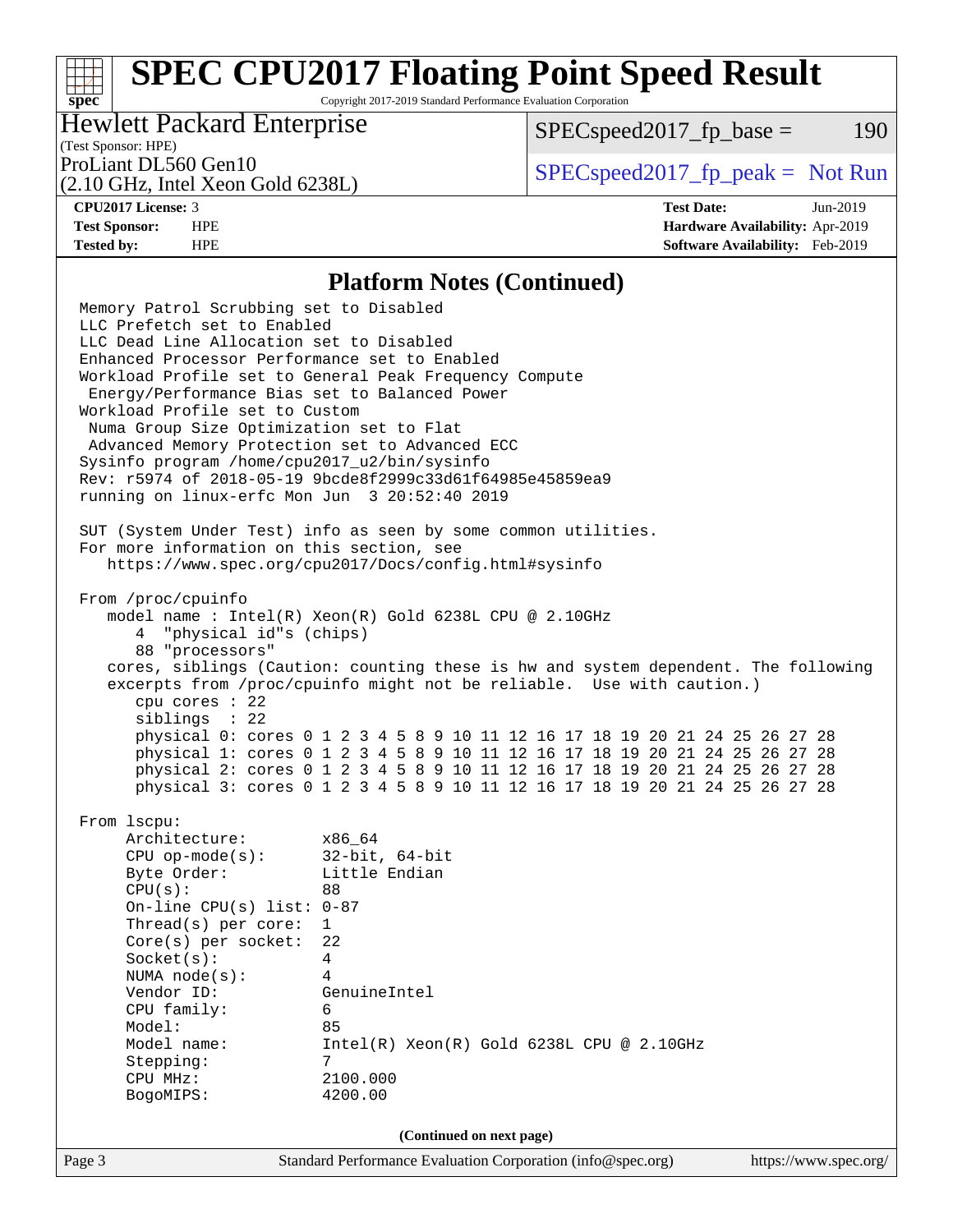Copyright 2017-2019 Standard Performance Evaluation Corporation

### Hewlett Packard Enterprise

(2.10 GHz, Intel Xeon Gold 6238L)

 $SPEC speed2017_fp\_base = 190$ 

(Test Sponsor: HPE)

ProLiant DL560 Gen10  $SPEC speed2017$  [p\_peak = Not Run

#### **[CPU2017 License:](http://www.spec.org/auto/cpu2017/Docs/result-fields.html#CPU2017License)** 3 **[Test Date:](http://www.spec.org/auto/cpu2017/Docs/result-fields.html#TestDate)** Jun-2019

**[spec](http://www.spec.org/)**

**[Test Sponsor:](http://www.spec.org/auto/cpu2017/Docs/result-fields.html#TestSponsor)** HPE **[Hardware Availability:](http://www.spec.org/auto/cpu2017/Docs/result-fields.html#HardwareAvailability)** Apr-2019 **[Tested by:](http://www.spec.org/auto/cpu2017/Docs/result-fields.html#Testedby)** HPE **[Software Availability:](http://www.spec.org/auto/cpu2017/Docs/result-fields.html#SoftwareAvailability)** Feb-2019

#### **[Platform Notes \(Continued\)](http://www.spec.org/auto/cpu2017/Docs/result-fields.html#PlatformNotes)**

 Virtualization: VT-x L1d cache: 32K L1i cache: 32K L2 cache: 1024K L3 cache: 30976K NUMA node0 CPU(s): 0-21 NUMA node1 CPU(s): 22-43 NUMA node2 CPU(s): 44-65 NUMA node3 CPU(s): 66-87

Flags: fpu vme de pse tsc msr pae mce cx8 apic sep mtrr pge mca cmov pat pse36 clflush dts acpi mmx fxsr sse sse2 ss ht tm pbe syscall nx pdpe1gb rdtscp lm constant\_tsc art arch\_perfmon pebs bts rep\_good nopl xtopology nonstop\_tsc cpuid aperfmperf tsc\_known\_freq pni pclmulqdq dtes64 monitor ds\_cpl vmx smx est tm2 ssse3 sdbg fma cx16 xtpr pdcm pcid dca sse4\_1 sse4\_2 x2apic movbe popcnt tsc\_deadline\_timer aes xsave avx f16c rdrand lahf\_lm abm 3dnowprefetch cpuid\_fault epb cat\_l3 cdp\_l3 invpcid\_single intel\_ppin mba tpr\_shadow vnmi flexpriority ept vpid fsgsbase tsc\_adjust bmi1 hle avx2 smep bmi2 erms invpcid rtm cqm mpx rdt\_a avx512f avx512dq rdseed adx smap clflushopt clwb intel\_pt avx512cd avx512bw avx512vl xsaveopt xsavec xgetbv1 xsaves cqm\_llc cqm\_occup\_llc cqm\_mbm\_total cqm\_mbm\_local ibpb ibrs stibp dtherm ida arat pln pts pku ospke avx512\_vnni arch\_capabilities ssbd

 /proc/cpuinfo cache data cache size : 30976 KB

Page 4 Standard Performance Evaluation Corporation [\(info@spec.org\)](mailto:info@spec.org) <https://www.spec.org/> From numactl --hardware WARNING: a numactl 'node' might or might not correspond to a physical chip. available: 4 nodes (0-3) node 0 cpus: 0 1 2 3 4 5 6 7 8 9 10 11 12 13 14 15 16 17 18 19 20 21 node 0 size: 193116 MB node 0 free: 192549 MB node 1 cpus: 22 23 24 25 26 27 28 29 30 31 32 33 34 35 36 37 38 39 40 41 42 43 node 1 size: 193502 MB node 1 free: 193321 MB node 2 cpus: 44 45 46 47 48 49 50 51 52 53 54 55 56 57 58 59 60 61 62 63 64 65 node 2 size: 193531 MB node 2 free: 193364 MB node 3 cpus: 66 67 68 69 70 71 72 73 74 75 76 77 78 79 80 81 82 83 84 85 86 87 node 3 size: 193530 MB node 3 free: 193362 MB node distances: node 0 1 2 3 0: 10 21 21 21 1: 21 10 21 21 2: 21 21 10 21 3: 21 21 21 10 From /proc/meminfo **(Continued on next page)**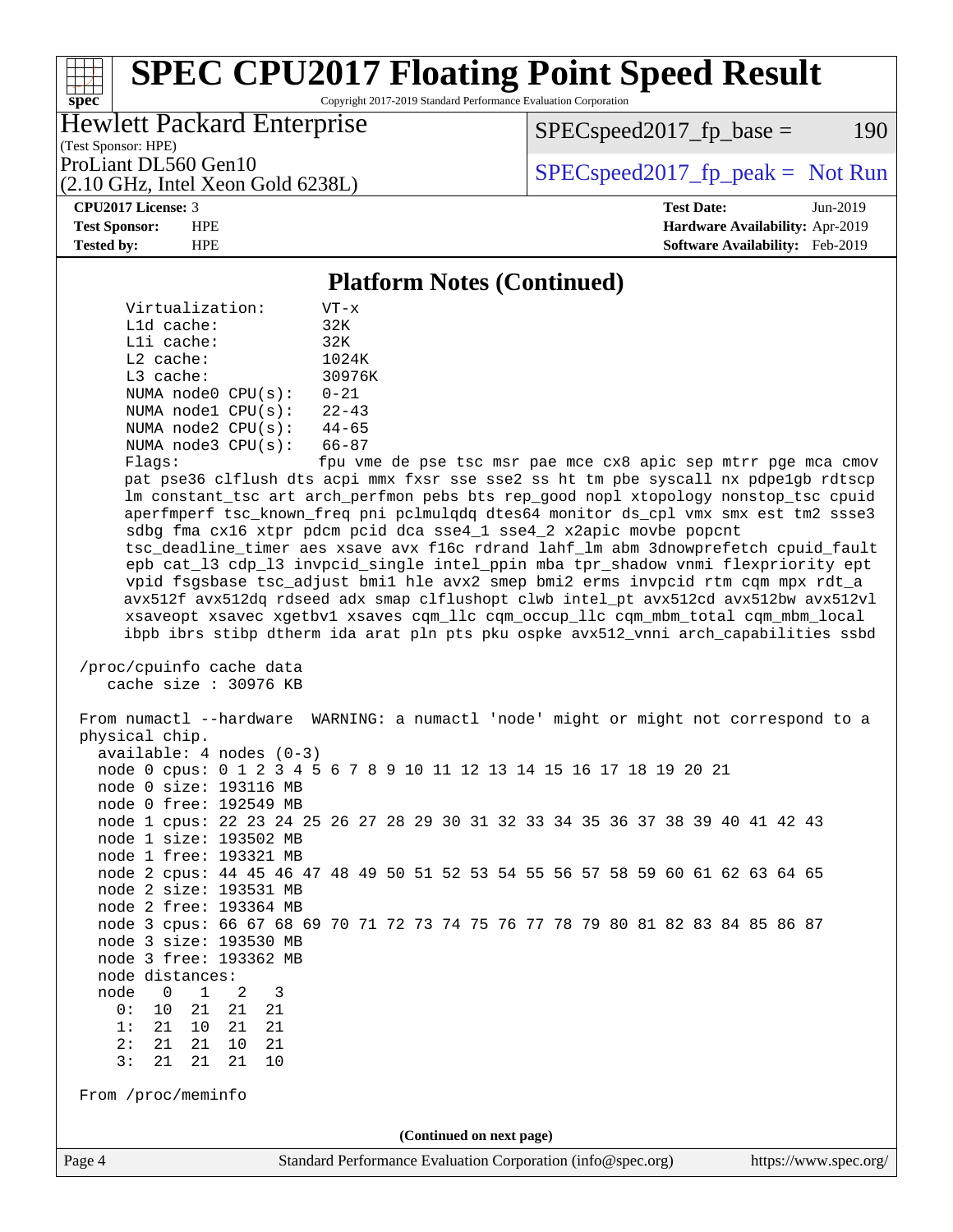#### **[spec](http://www.spec.org/) [SPEC CPU2017 Floating Point Speed Result](http://www.spec.org/auto/cpu2017/Docs/result-fields.html#SPECCPU2017FloatingPointSpeedResult)** Copyright 2017-2019 Standard Performance Evaluation Corporation (Test Sponsor: HPE) Hewlett Packard Enterprise (2.10 GHz, Intel Xeon Gold 6238L) ProLiant DL560 Gen10  $SPEC speed2017$  fp\_peak = Not Run  $SPEC speed2017_fp\_base = 190$ **[CPU2017 License:](http://www.spec.org/auto/cpu2017/Docs/result-fields.html#CPU2017License)** 3 **[Test Date:](http://www.spec.org/auto/cpu2017/Docs/result-fields.html#TestDate)** Jun-2019 **[Test Sponsor:](http://www.spec.org/auto/cpu2017/Docs/result-fields.html#TestSponsor)** HPE **[Hardware Availability:](http://www.spec.org/auto/cpu2017/Docs/result-fields.html#HardwareAvailability)** Apr-2019 **[Tested by:](http://www.spec.org/auto/cpu2017/Docs/result-fields.html#Testedby)** HPE **[Software Availability:](http://www.spec.org/auto/cpu2017/Docs/result-fields.html#SoftwareAvailability)** Feb-2019 **[Platform Notes \(Continued\)](http://www.spec.org/auto/cpu2017/Docs/result-fields.html#PlatformNotes)** MemTotal: 792249580 kB HugePages\_Total: 0 Hugepagesize: 2048 kB From /etc/\*release\* /etc/\*version\* os-release: NAME="SLES" VERSION="15" VERSION\_ID="15" PRETTY\_NAME="SUSE Linux Enterprise Server 15" ID="sles" ID\_LIKE="suse" ANSI\_COLOR="0;32" CPE\_NAME="cpe:/o:suse:sles:15" uname -a: Linux linux-erfc 4.12.14-23-default #1 SMP Tue May 29 21:04:44 UTC 2018 (cd0437b) x86\_64 x86\_64 x86\_64 GNU/Linux Kernel self-reported vulnerability status: CVE-2017-5754 (Meltdown): Not affected CVE-2017-5753 (Spectre variant 1): Mitigation: \_\_user pointer sanitization CVE-2017-5715 (Spectre variant 2): Mitigation: Indirect Branch Restricted Speculation, IBPB, IBRS\_FW run-level 3 Jun 3 20:50 SPEC is set to: /home/cpu2017\_u2 Filesystem Type Size Used Avail Use% Mounted on /dev/sda2 btrfs 371G 117G 254G 32% /home Additional information from dmidecode follows. WARNING: Use caution when you interpret this section. The 'dmidecode' program reads system data which is "intended to allow hardware to be accurately determined", but the intent may not be met, as there are frequent changes to hardware, firmware, and the "DMTF SMBIOS" standard. BIOS HPE U34 02/02/2019 Memory: 24x UNKNOWN NOT AVAILABLE 24x UNKNOWN NOT AVAILABLE 32 GB 2 rank 2933 (End of data from sysinfo program)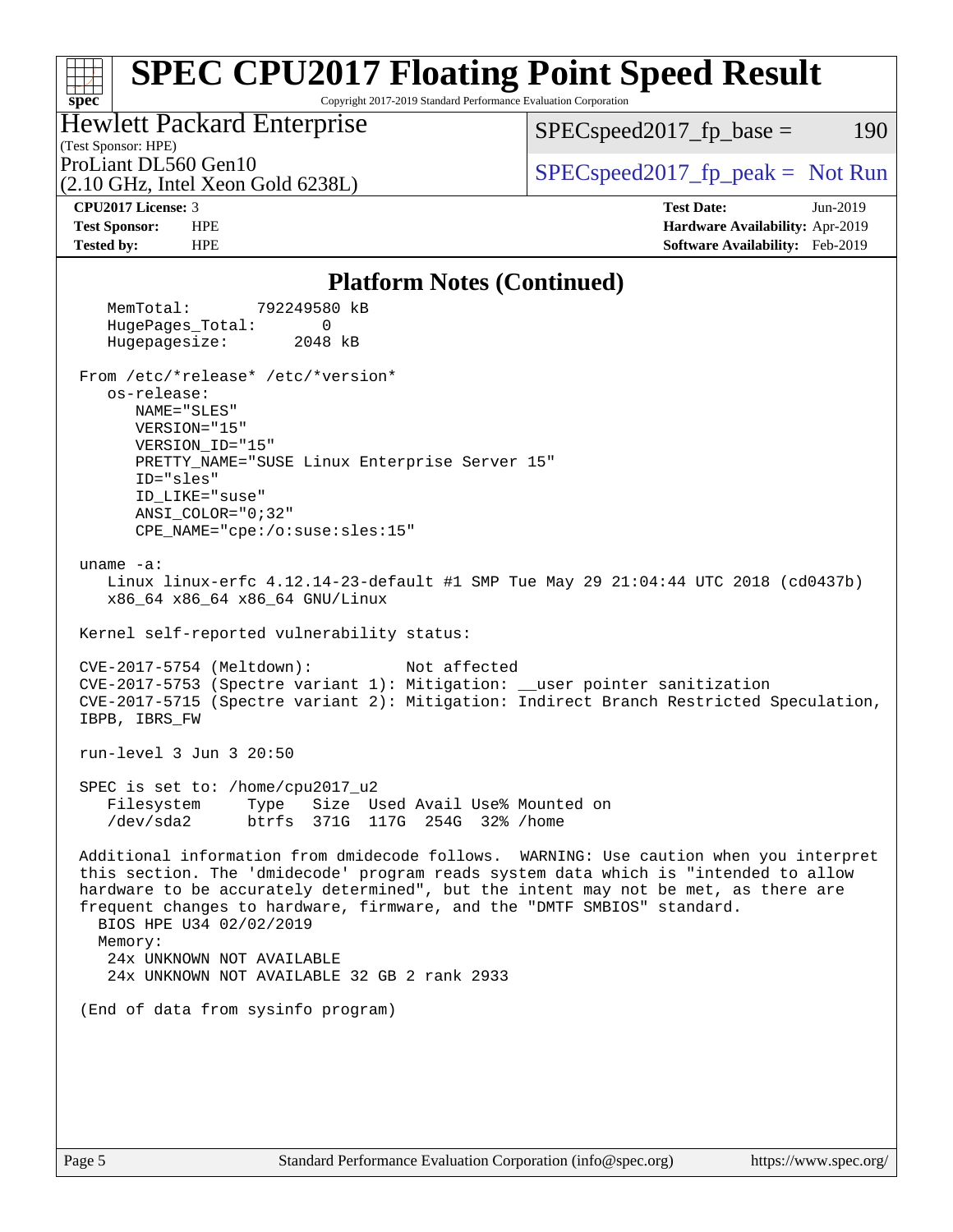Copyright 2017-2019 Standard Performance Evaluation Corporation

### Hewlett Packard Enterprise

 $SPEC speed2017_fp\_base = 190$ 

#### (Test Sponsor: HPE)

(2.10 GHz, Intel Xeon Gold 6238L)

ProLiant DL560 Gen10  $SPEC speed2017$  [p\_peak = Not Run

**[spec](http://www.spec.org/)**

**[Tested by:](http://www.spec.org/auto/cpu2017/Docs/result-fields.html#Testedby)** HPE **[Software Availability:](http://www.spec.org/auto/cpu2017/Docs/result-fields.html#SoftwareAvailability)** Feb-2019

**[CPU2017 License:](http://www.spec.org/auto/cpu2017/Docs/result-fields.html#CPU2017License)** 3 **[Test Date:](http://www.spec.org/auto/cpu2017/Docs/result-fields.html#TestDate)** Jun-2019 **[Test Sponsor:](http://www.spec.org/auto/cpu2017/Docs/result-fields.html#TestSponsor)** HPE **[Hardware Availability:](http://www.spec.org/auto/cpu2017/Docs/result-fields.html#HardwareAvailability)** Apr-2019

#### **[Compiler Version Notes](http://www.spec.org/auto/cpu2017/Docs/result-fields.html#CompilerVersionNotes)**

| $CC$ 619.1bm $s(base)$ 638.imagick $s(base)$ 644.nab $s(base)$<br>_______________________                                                       |
|-------------------------------------------------------------------------------------------------------------------------------------------------|
| Intel(R) C Intel(R) 64 Compiler for applications running on Intel(R) 64,<br>Version 19.0.2.187 Build 20190117                                   |
| Copyright (C) 1985-2019 Intel Corporation. All rights reserved.<br>_____________________________                                                |
|                                                                                                                                                 |
|                                                                                                                                                 |
| FC 607.cactuBSSN s(base)                                                                                                                        |
| Intel(R) $C++$ Intel(R) 64 Compiler for applications running on Intel(R) 64,<br>Version 19.0.2.187 Build 20190117                               |
| Copyright (C) 1985-2019 Intel Corporation. All rights reserved.<br>Intel(R) C Intel(R) 64 Compiler for applications running on Intel(R) 64,     |
| Version 19.0.2.187 Build 20190117                                                                                                               |
| Copyright (C) 1985-2019 Intel Corporation. All rights reserved.<br>$Intel(R)$ Fortran Intel(R) 64 Compiler for applications running on Intel(R) |
| 64, Version 19.0.2.187 Build 20190117                                                                                                           |
| Copyright (C) 1985-2019 Intel Corporation. All rights reserved.                                                                                 |
|                                                                                                                                                 |
| $FC$ 603.bwaves_s(base) 649.fotonik3d_s(base) 654.roms_s(base)                                                                                  |
|                                                                                                                                                 |
| $Intel(R)$ Fortran Intel(R) 64 Compiler for applications running on Intel(R)<br>64, Version 19.0.2.187 Build 20190117                           |
| Copyright (C) 1985-2019 Intel Corporation. All rights reserved.                                                                                 |
|                                                                                                                                                 |
|                                                                                                                                                 |
| $CC$ 621.wrf_s(base) 627.cam4_s(base) 628.pop2_s(base)                                                                                          |
| $Intel(R)$ Fortran Intel(R) 64 Compiler for applications running on Intel(R)<br>64, Version 19.0.2.187 Build 20190117                           |
| Copyright (C) 1985-2019 Intel Corporation. All rights reserved.                                                                                 |
| Intel(R) C Intel(R) 64 Compiler for applications running on Intel(R) 64,<br>Version 19.0.2.187 Build 20190117                                   |
| Copyright (C) 1985-2019 Intel Corporation. All rights reserved.                                                                                 |
|                                                                                                                                                 |
|                                                                                                                                                 |

## **[Base Compiler Invocation](http://www.spec.org/auto/cpu2017/Docs/result-fields.html#BaseCompilerInvocation)**

[C benchmarks](http://www.spec.org/auto/cpu2017/Docs/result-fields.html#Cbenchmarks):

[icc -m64 -std=c11](http://www.spec.org/cpu2017/results/res2019q3/cpu2017-20190625-15681.flags.html#user_CCbase_intel_icc_64bit_c11_33ee0cdaae7deeeab2a9725423ba97205ce30f63b9926c2519791662299b76a0318f32ddfffdc46587804de3178b4f9328c46fa7c2b0cd779d7a61945c91cd35)

**(Continued on next page)**

Page 6 Standard Performance Evaluation Corporation [\(info@spec.org\)](mailto:info@spec.org) <https://www.spec.org/>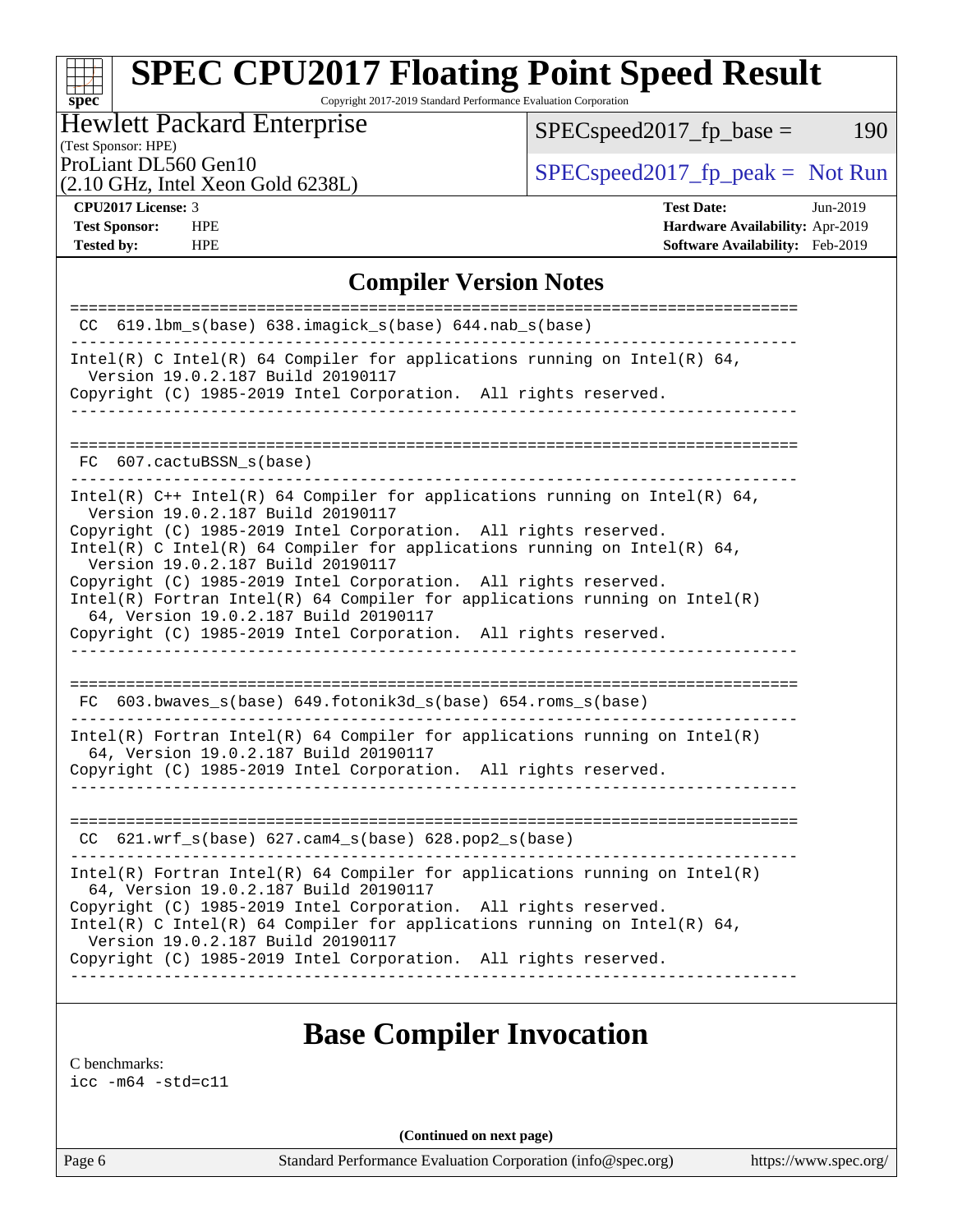Copyright 2017-2019 Standard Performance Evaluation Corporation

### Hewlett Packard Enterprise

(Test Sponsor: HPE)

 $SPEC speed2017_fp\_base = 190$ 

(2.10 GHz, Intel Xeon Gold 6238L)

ProLiant DL560 Gen10  $SPEC speed2017$  [p\_peak = Not Run

**[spec](http://www.spec.org/)**

**[CPU2017 License:](http://www.spec.org/auto/cpu2017/Docs/result-fields.html#CPU2017License)** 3 **[Test Date:](http://www.spec.org/auto/cpu2017/Docs/result-fields.html#TestDate)** Jun-2019 **[Test Sponsor:](http://www.spec.org/auto/cpu2017/Docs/result-fields.html#TestSponsor)** HPE **[Hardware Availability:](http://www.spec.org/auto/cpu2017/Docs/result-fields.html#HardwareAvailability)** Apr-2019 **[Tested by:](http://www.spec.org/auto/cpu2017/Docs/result-fields.html#Testedby)** HPE **[Software Availability:](http://www.spec.org/auto/cpu2017/Docs/result-fields.html#SoftwareAvailability)** Feb-2019

# **[Base Compiler Invocation \(Continued\)](http://www.spec.org/auto/cpu2017/Docs/result-fields.html#BaseCompilerInvocation)**

[Fortran benchmarks](http://www.spec.org/auto/cpu2017/Docs/result-fields.html#Fortranbenchmarks):

[ifort -m64](http://www.spec.org/cpu2017/results/res2019q3/cpu2017-20190625-15681.flags.html#user_FCbase_intel_ifort_64bit_24f2bb282fbaeffd6157abe4f878425411749daecae9a33200eee2bee2fe76f3b89351d69a8130dd5949958ce389cf37ff59a95e7a40d588e8d3a57e0c3fd751)

[Benchmarks using both Fortran and C](http://www.spec.org/auto/cpu2017/Docs/result-fields.html#BenchmarksusingbothFortranandC): [ifort -m64](http://www.spec.org/cpu2017/results/res2019q3/cpu2017-20190625-15681.flags.html#user_CC_FCbase_intel_ifort_64bit_24f2bb282fbaeffd6157abe4f878425411749daecae9a33200eee2bee2fe76f3b89351d69a8130dd5949958ce389cf37ff59a95e7a40d588e8d3a57e0c3fd751) [icc -m64 -std=c11](http://www.spec.org/cpu2017/results/res2019q3/cpu2017-20190625-15681.flags.html#user_CC_FCbase_intel_icc_64bit_c11_33ee0cdaae7deeeab2a9725423ba97205ce30f63b9926c2519791662299b76a0318f32ddfffdc46587804de3178b4f9328c46fa7c2b0cd779d7a61945c91cd35)

[Benchmarks using Fortran, C, and C++:](http://www.spec.org/auto/cpu2017/Docs/result-fields.html#BenchmarksusingFortranCandCXX) [icpc -m64](http://www.spec.org/cpu2017/results/res2019q3/cpu2017-20190625-15681.flags.html#user_CC_CXX_FCbase_intel_icpc_64bit_4ecb2543ae3f1412ef961e0650ca070fec7b7afdcd6ed48761b84423119d1bf6bdf5cad15b44d48e7256388bc77273b966e5eb805aefd121eb22e9299b2ec9d9) [icc -m64 -std=c11](http://www.spec.org/cpu2017/results/res2019q3/cpu2017-20190625-15681.flags.html#user_CC_CXX_FCbase_intel_icc_64bit_c11_33ee0cdaae7deeeab2a9725423ba97205ce30f63b9926c2519791662299b76a0318f32ddfffdc46587804de3178b4f9328c46fa7c2b0cd779d7a61945c91cd35) [ifort -m64](http://www.spec.org/cpu2017/results/res2019q3/cpu2017-20190625-15681.flags.html#user_CC_CXX_FCbase_intel_ifort_64bit_24f2bb282fbaeffd6157abe4f878425411749daecae9a33200eee2bee2fe76f3b89351d69a8130dd5949958ce389cf37ff59a95e7a40d588e8d3a57e0c3fd751)

## **[Base Portability Flags](http://www.spec.org/auto/cpu2017/Docs/result-fields.html#BasePortabilityFlags)**

 603.bwaves\_s: [-DSPEC\\_LP64](http://www.spec.org/cpu2017/results/res2019q3/cpu2017-20190625-15681.flags.html#suite_basePORTABILITY603_bwaves_s_DSPEC_LP64) 607.cactuBSSN\_s: [-DSPEC\\_LP64](http://www.spec.org/cpu2017/results/res2019q3/cpu2017-20190625-15681.flags.html#suite_basePORTABILITY607_cactuBSSN_s_DSPEC_LP64) 619.lbm\_s: [-DSPEC\\_LP64](http://www.spec.org/cpu2017/results/res2019q3/cpu2017-20190625-15681.flags.html#suite_basePORTABILITY619_lbm_s_DSPEC_LP64) 621.wrf\_s: [-DSPEC\\_LP64](http://www.spec.org/cpu2017/results/res2019q3/cpu2017-20190625-15681.flags.html#suite_basePORTABILITY621_wrf_s_DSPEC_LP64) [-DSPEC\\_CASE\\_FLAG](http://www.spec.org/cpu2017/results/res2019q3/cpu2017-20190625-15681.flags.html#b621.wrf_s_baseCPORTABILITY_DSPEC_CASE_FLAG) [-convert big\\_endian](http://www.spec.org/cpu2017/results/res2019q3/cpu2017-20190625-15681.flags.html#user_baseFPORTABILITY621_wrf_s_convert_big_endian_c3194028bc08c63ac5d04de18c48ce6d347e4e562e8892b8bdbdc0214820426deb8554edfa529a3fb25a586e65a3d812c835984020483e7e73212c4d31a38223) 627.cam4\_s: [-DSPEC\\_LP64](http://www.spec.org/cpu2017/results/res2019q3/cpu2017-20190625-15681.flags.html#suite_basePORTABILITY627_cam4_s_DSPEC_LP64) [-DSPEC\\_CASE\\_FLAG](http://www.spec.org/cpu2017/results/res2019q3/cpu2017-20190625-15681.flags.html#b627.cam4_s_baseCPORTABILITY_DSPEC_CASE_FLAG) 628.pop2\_s: [-DSPEC\\_LP64](http://www.spec.org/cpu2017/results/res2019q3/cpu2017-20190625-15681.flags.html#suite_basePORTABILITY628_pop2_s_DSPEC_LP64) [-DSPEC\\_CASE\\_FLAG](http://www.spec.org/cpu2017/results/res2019q3/cpu2017-20190625-15681.flags.html#b628.pop2_s_baseCPORTABILITY_DSPEC_CASE_FLAG) [-convert big\\_endian](http://www.spec.org/cpu2017/results/res2019q3/cpu2017-20190625-15681.flags.html#user_baseFPORTABILITY628_pop2_s_convert_big_endian_c3194028bc08c63ac5d04de18c48ce6d347e4e562e8892b8bdbdc0214820426deb8554edfa529a3fb25a586e65a3d812c835984020483e7e73212c4d31a38223) [-assume byterecl](http://www.spec.org/cpu2017/results/res2019q3/cpu2017-20190625-15681.flags.html#user_baseFPORTABILITY628_pop2_s_assume_byterecl_7e47d18b9513cf18525430bbf0f2177aa9bf368bc7a059c09b2c06a34b53bd3447c950d3f8d6c70e3faf3a05c8557d66a5798b567902e8849adc142926523472) 638.imagick\_s: [-DSPEC\\_LP64](http://www.spec.org/cpu2017/results/res2019q3/cpu2017-20190625-15681.flags.html#suite_basePORTABILITY638_imagick_s_DSPEC_LP64) 644.nab\_s: [-DSPEC\\_LP64](http://www.spec.org/cpu2017/results/res2019q3/cpu2017-20190625-15681.flags.html#suite_basePORTABILITY644_nab_s_DSPEC_LP64) 649.fotonik3d\_s: [-DSPEC\\_LP64](http://www.spec.org/cpu2017/results/res2019q3/cpu2017-20190625-15681.flags.html#suite_basePORTABILITY649_fotonik3d_s_DSPEC_LP64) 654.roms\_s: [-DSPEC\\_LP64](http://www.spec.org/cpu2017/results/res2019q3/cpu2017-20190625-15681.flags.html#suite_basePORTABILITY654_roms_s_DSPEC_LP64)

# **[Base Optimization Flags](http://www.spec.org/auto/cpu2017/Docs/result-fields.html#BaseOptimizationFlags)**

[C benchmarks](http://www.spec.org/auto/cpu2017/Docs/result-fields.html#Cbenchmarks):

[-xCORE-AVX512](http://www.spec.org/cpu2017/results/res2019q3/cpu2017-20190625-15681.flags.html#user_CCbase_f-xCORE-AVX512) [-ipo](http://www.spec.org/cpu2017/results/res2019q3/cpu2017-20190625-15681.flags.html#user_CCbase_f-ipo) [-O3](http://www.spec.org/cpu2017/results/res2019q3/cpu2017-20190625-15681.flags.html#user_CCbase_f-O3) [-no-prec-div](http://www.spec.org/cpu2017/results/res2019q3/cpu2017-20190625-15681.flags.html#user_CCbase_f-no-prec-div) [-qopt-prefetch](http://www.spec.org/cpu2017/results/res2019q3/cpu2017-20190625-15681.flags.html#user_CCbase_f-qopt-prefetch) [-ffinite-math-only](http://www.spec.org/cpu2017/results/res2019q3/cpu2017-20190625-15681.flags.html#user_CCbase_f_finite_math_only_cb91587bd2077682c4b38af759c288ed7c732db004271a9512da14a4f8007909a5f1427ecbf1a0fb78ff2a814402c6114ac565ca162485bbcae155b5e4258871) [-qopt-mem-layout-trans=4](http://www.spec.org/cpu2017/results/res2019q3/cpu2017-20190625-15681.flags.html#user_CCbase_f-qopt-mem-layout-trans_fa39e755916c150a61361b7846f310bcdf6f04e385ef281cadf3647acec3f0ae266d1a1d22d972a7087a248fd4e6ca390a3634700869573d231a252c784941a8) [-qopenmp](http://www.spec.org/cpu2017/results/res2019q3/cpu2017-20190625-15681.flags.html#user_CCbase_qopenmp_16be0c44f24f464004c6784a7acb94aca937f053568ce72f94b139a11c7c168634a55f6653758ddd83bcf7b8463e8028bb0b48b77bcddc6b78d5d95bb1df2967) [-DSPEC\\_OPENMP](http://www.spec.org/cpu2017/results/res2019q3/cpu2017-20190625-15681.flags.html#suite_CCbase_DSPEC_OPENMP)

[Fortran benchmarks](http://www.spec.org/auto/cpu2017/Docs/result-fields.html#Fortranbenchmarks):

[-DSPEC\\_OPENMP](http://www.spec.org/cpu2017/results/res2019q3/cpu2017-20190625-15681.flags.html#suite_FCbase_DSPEC_OPENMP) [-xCORE-AVX512](http://www.spec.org/cpu2017/results/res2019q3/cpu2017-20190625-15681.flags.html#user_FCbase_f-xCORE-AVX512) [-ipo](http://www.spec.org/cpu2017/results/res2019q3/cpu2017-20190625-15681.flags.html#user_FCbase_f-ipo) [-O3](http://www.spec.org/cpu2017/results/res2019q3/cpu2017-20190625-15681.flags.html#user_FCbase_f-O3) [-no-prec-div](http://www.spec.org/cpu2017/results/res2019q3/cpu2017-20190625-15681.flags.html#user_FCbase_f-no-prec-div) [-qopt-prefetch](http://www.spec.org/cpu2017/results/res2019q3/cpu2017-20190625-15681.flags.html#user_FCbase_f-qopt-prefetch) [-ffinite-math-only](http://www.spec.org/cpu2017/results/res2019q3/cpu2017-20190625-15681.flags.html#user_FCbase_f_finite_math_only_cb91587bd2077682c4b38af759c288ed7c732db004271a9512da14a4f8007909a5f1427ecbf1a0fb78ff2a814402c6114ac565ca162485bbcae155b5e4258871) [-qopt-mem-layout-trans=4](http://www.spec.org/cpu2017/results/res2019q3/cpu2017-20190625-15681.flags.html#user_FCbase_f-qopt-mem-layout-trans_fa39e755916c150a61361b7846f310bcdf6f04e385ef281cadf3647acec3f0ae266d1a1d22d972a7087a248fd4e6ca390a3634700869573d231a252c784941a8) [-qopenmp](http://www.spec.org/cpu2017/results/res2019q3/cpu2017-20190625-15681.flags.html#user_FCbase_qopenmp_16be0c44f24f464004c6784a7acb94aca937f053568ce72f94b139a11c7c168634a55f6653758ddd83bcf7b8463e8028bb0b48b77bcddc6b78d5d95bb1df2967) [-nostandard-realloc-lhs](http://www.spec.org/cpu2017/results/res2019q3/cpu2017-20190625-15681.flags.html#user_FCbase_f_2003_std_realloc_82b4557e90729c0f113870c07e44d33d6f5a304b4f63d4c15d2d0f1fab99f5daaed73bdb9275d9ae411527f28b936061aa8b9c8f2d63842963b95c9dd6426b8a)

[Benchmarks using both Fortran and C](http://www.spec.org/auto/cpu2017/Docs/result-fields.html#BenchmarksusingbothFortranandC):

[-xCORE-AVX512](http://www.spec.org/cpu2017/results/res2019q3/cpu2017-20190625-15681.flags.html#user_CC_FCbase_f-xCORE-AVX512) [-ipo](http://www.spec.org/cpu2017/results/res2019q3/cpu2017-20190625-15681.flags.html#user_CC_FCbase_f-ipo) [-O3](http://www.spec.org/cpu2017/results/res2019q3/cpu2017-20190625-15681.flags.html#user_CC_FCbase_f-O3) [-no-prec-div](http://www.spec.org/cpu2017/results/res2019q3/cpu2017-20190625-15681.flags.html#user_CC_FCbase_f-no-prec-div) [-qopt-prefetch](http://www.spec.org/cpu2017/results/res2019q3/cpu2017-20190625-15681.flags.html#user_CC_FCbase_f-qopt-prefetch) [-ffinite-math-only](http://www.spec.org/cpu2017/results/res2019q3/cpu2017-20190625-15681.flags.html#user_CC_FCbase_f_finite_math_only_cb91587bd2077682c4b38af759c288ed7c732db004271a9512da14a4f8007909a5f1427ecbf1a0fb78ff2a814402c6114ac565ca162485bbcae155b5e4258871) [-qopt-mem-layout-trans=4](http://www.spec.org/cpu2017/results/res2019q3/cpu2017-20190625-15681.flags.html#user_CC_FCbase_f-qopt-mem-layout-trans_fa39e755916c150a61361b7846f310bcdf6f04e385ef281cadf3647acec3f0ae266d1a1d22d972a7087a248fd4e6ca390a3634700869573d231a252c784941a8) [-qopenmp](http://www.spec.org/cpu2017/results/res2019q3/cpu2017-20190625-15681.flags.html#user_CC_FCbase_qopenmp_16be0c44f24f464004c6784a7acb94aca937f053568ce72f94b139a11c7c168634a55f6653758ddd83bcf7b8463e8028bb0b48b77bcddc6b78d5d95bb1df2967) [-DSPEC\\_OPENMP](http://www.spec.org/cpu2017/results/res2019q3/cpu2017-20190625-15681.flags.html#suite_CC_FCbase_DSPEC_OPENMP) [-nostandard-realloc-lhs](http://www.spec.org/cpu2017/results/res2019q3/cpu2017-20190625-15681.flags.html#user_CC_FCbase_f_2003_std_realloc_82b4557e90729c0f113870c07e44d33d6f5a304b4f63d4c15d2d0f1fab99f5daaed73bdb9275d9ae411527f28b936061aa8b9c8f2d63842963b95c9dd6426b8a)

[Benchmarks using Fortran, C, and C++:](http://www.spec.org/auto/cpu2017/Docs/result-fields.html#BenchmarksusingFortranCandCXX)

[-xCORE-AVX512](http://www.spec.org/cpu2017/results/res2019q3/cpu2017-20190625-15681.flags.html#user_CC_CXX_FCbase_f-xCORE-AVX512) [-ipo](http://www.spec.org/cpu2017/results/res2019q3/cpu2017-20190625-15681.flags.html#user_CC_CXX_FCbase_f-ipo) [-O3](http://www.spec.org/cpu2017/results/res2019q3/cpu2017-20190625-15681.flags.html#user_CC_CXX_FCbase_f-O3) [-no-prec-div](http://www.spec.org/cpu2017/results/res2019q3/cpu2017-20190625-15681.flags.html#user_CC_CXX_FCbase_f-no-prec-div) [-qopt-prefetch](http://www.spec.org/cpu2017/results/res2019q3/cpu2017-20190625-15681.flags.html#user_CC_CXX_FCbase_f-qopt-prefetch) [-ffinite-math-only](http://www.spec.org/cpu2017/results/res2019q3/cpu2017-20190625-15681.flags.html#user_CC_CXX_FCbase_f_finite_math_only_cb91587bd2077682c4b38af759c288ed7c732db004271a9512da14a4f8007909a5f1427ecbf1a0fb78ff2a814402c6114ac565ca162485bbcae155b5e4258871) [-qopt-mem-layout-trans=4](http://www.spec.org/cpu2017/results/res2019q3/cpu2017-20190625-15681.flags.html#user_CC_CXX_FCbase_f-qopt-mem-layout-trans_fa39e755916c150a61361b7846f310bcdf6f04e385ef281cadf3647acec3f0ae266d1a1d22d972a7087a248fd4e6ca390a3634700869573d231a252c784941a8) [-qopenmp](http://www.spec.org/cpu2017/results/res2019q3/cpu2017-20190625-15681.flags.html#user_CC_CXX_FCbase_qopenmp_16be0c44f24f464004c6784a7acb94aca937f053568ce72f94b139a11c7c168634a55f6653758ddd83bcf7b8463e8028bb0b48b77bcddc6b78d5d95bb1df2967) [-DSPEC\\_OPENMP](http://www.spec.org/cpu2017/results/res2019q3/cpu2017-20190625-15681.flags.html#suite_CC_CXX_FCbase_DSPEC_OPENMP)

**(Continued on next page)**

| Page 7 | Standard Performance Evaluation Corporation (info@spec.org) | https://www.spec.org/ |
|--------|-------------------------------------------------------------|-----------------------|
|        |                                                             |                       |